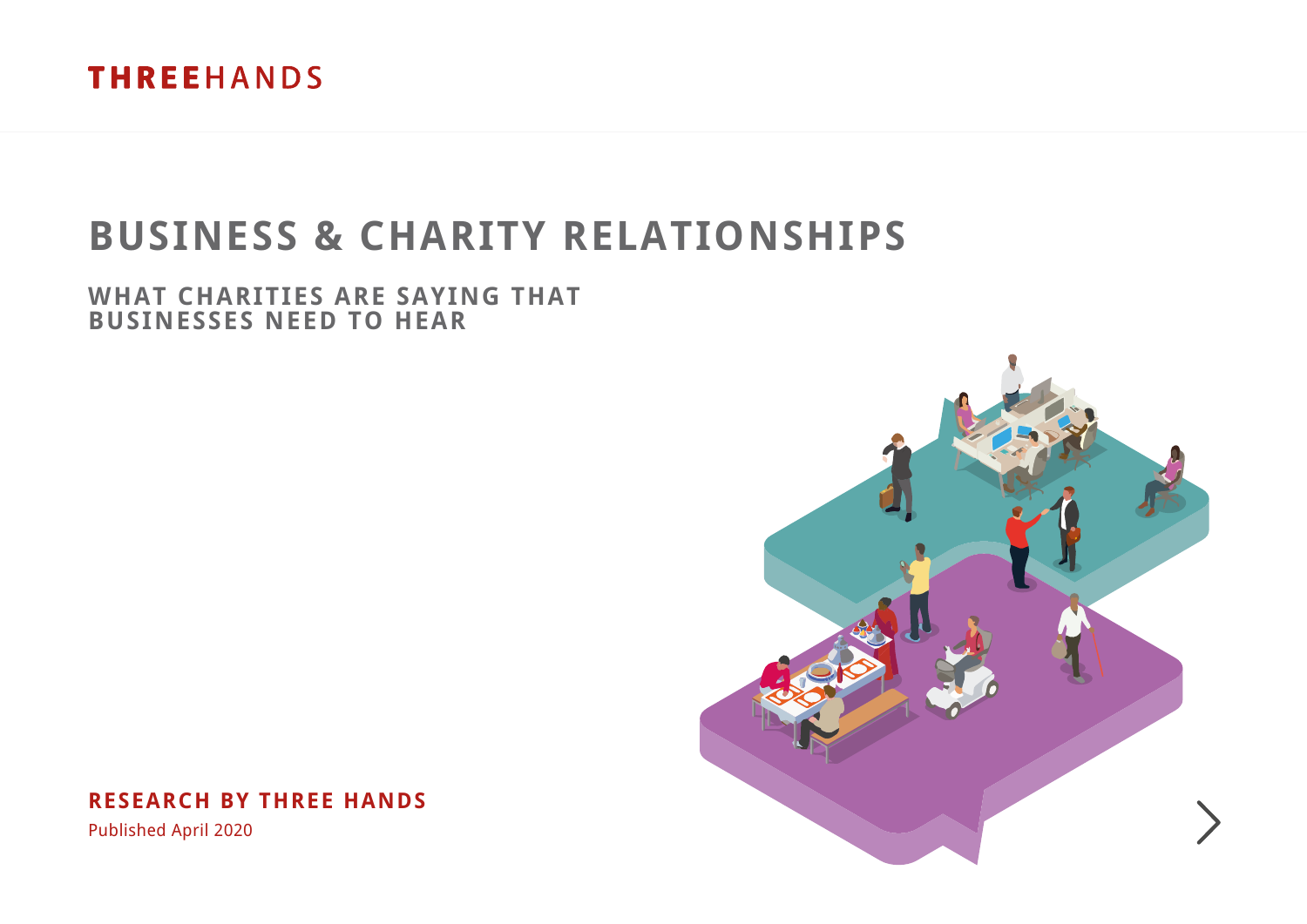## <span id="page-1-0"></span>**HIGHLIGHTS KEY FINDINGS INCLUDE:**

**99%** The **need for employee volunteers has**  OOOOO **grown** since 2015. **96%** of charities say they need employee volunteers, with **82%** being offered them. **of charities would like more relationships with businesses**, despite The **discrepancy between what**  the fact that **86% find relationships charities need and what businesses hard to manage. are offering has increased**. **96% 82% 6/10** charities believe that businesses put their own needs first in relationships. **Page 6 Page 7 Page 8 Page 9** There are **numerous opportunities for 76% businesses to learn from charities' insight** on societal issues. **Small charities are often overlooked 86%** of respondents of charities say that **businesses do not by businesses** and have a particularly believe that their hard time developing and sustaining **have a good understanding of what it**  charity has valuable **takes to manage employee volunteers**, relationships. Small charities are **86%** insight that could

**three times more likely than larger charities to have had no interaction with a company** in the last year.

with 16% saying it costs more than the volunteers are worth.

 $\langle \quad \text{in} \quad \rangle$ 

#### **Page 10 Page 11 Page 13**

help businesses to better understand their customers.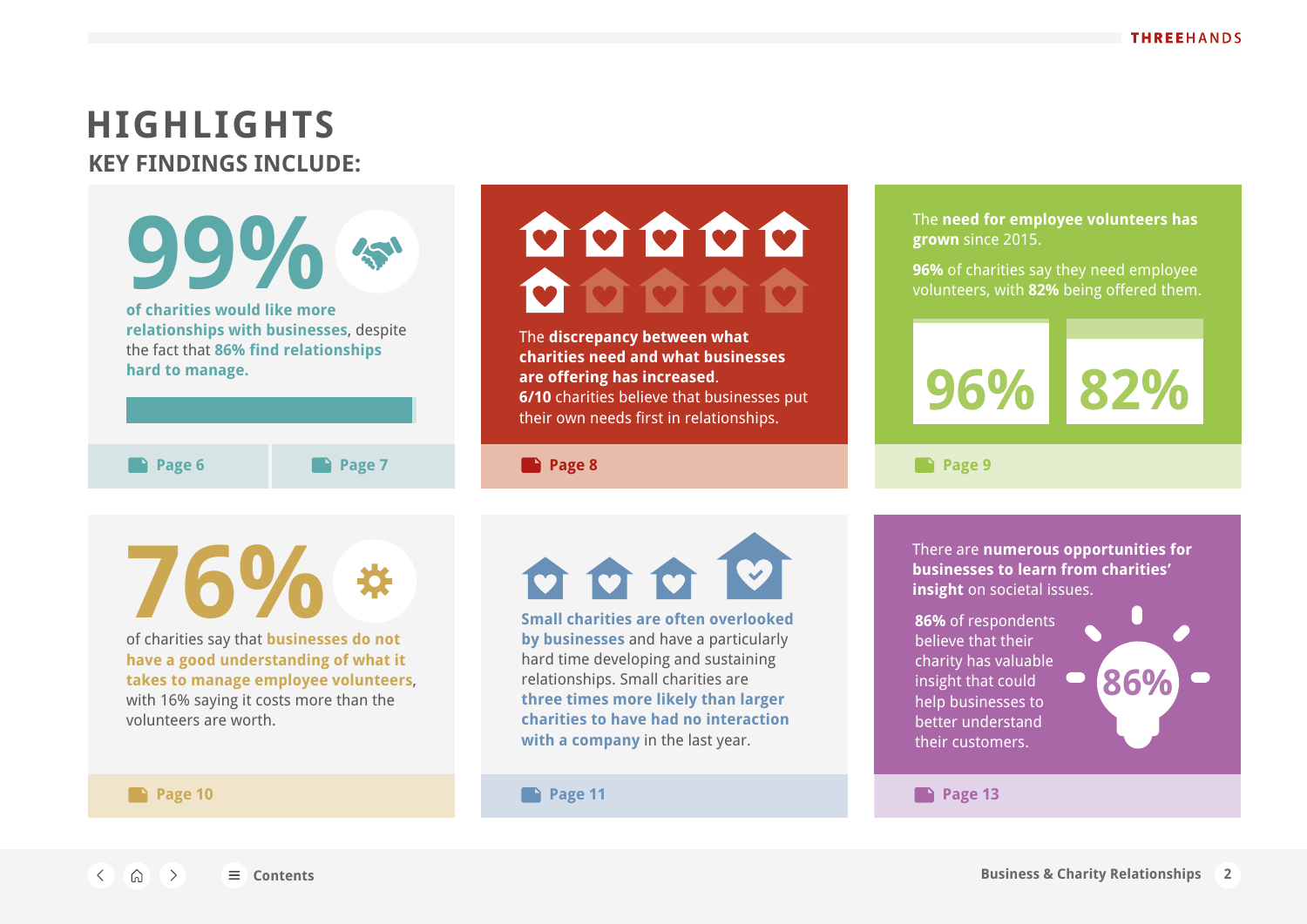## <span id="page-2-0"></span>**INTRODUCTION**

**THIS IS OUR MOST WIDE-RANGING AND COMPREHENSIVE REPORT INTO CHARITIES' EXPERIENCES OF WORKING WITH BUSINESSES. IN PREVIOUS RESEARCH IN 2015 AND 2017 WE FOCUSED EXCLUSIVELY ON EMPLOYEE VOLUNTEERING. THIS TIME, WE HAVE EXPANDED OUR SCOPE TO INCLUDE CHARITIES' VIEWS ON ALL OF THEIR RELATIONSHIPS WITH BUSINESSES, FROM THE INFORMAL TO THE FORMAL, THE ONE-OFF INTERACTION TO THE FLAGSHIP PARTNERSHIP.**

Charities are operating in a tough environment. A 2019 survey of charity leaders by the Charities Aid Foundation found that raising funds is their top concern at a time when four in five say that demand for their organisations' services has increased over the last 12 months<sup>1</sup>. These challenges - many of which will be made more acute by the coronavirus pandemic - make our questions on all types of relationships and support particularly pertinent. More than ever, charities are looking to work with businesses to help them meet the growing needs of their beneficiaries.

It is not surprising then that almost all of the 203 charities who responded to our survey from across the UK are interested in working with businesses. However, their anonymous responses allow us to understand how charities really find interacting with businesses, their experiences of forming new relationships and the extent to which the positive impacts of these relationships are worth the time and effort they put in. This is our third survey examining charities' experiences of working with businesses, therefore we are able to explore if and how charities' views on employee volunteering have changed since 2015.

All quotations in the report are taken from the anonymous survey responses, unless otherwise attributed.

### **"BUSINESS RELATIONSHIPS"**

are defined as any interaction between a charity and a company that involves some form of support, including campaigning, fundraising and volunteering. This encompasses informal relationships to formal partnerships and everything in between.

### **"EMPLOYEE VOLUNTEERING"**

is defined as an individual or a group of employees volunteering during paid work time to support a charity or other type of community organisation.

1 **CAF Charity Landscape 2019:** Views from Charity Leaders, Charities Aid Foundation ( https://www.cafonline.org/docs/default-source/about-us-publications/charity-landscape-2019\_web\_2620a\_290319.pdf )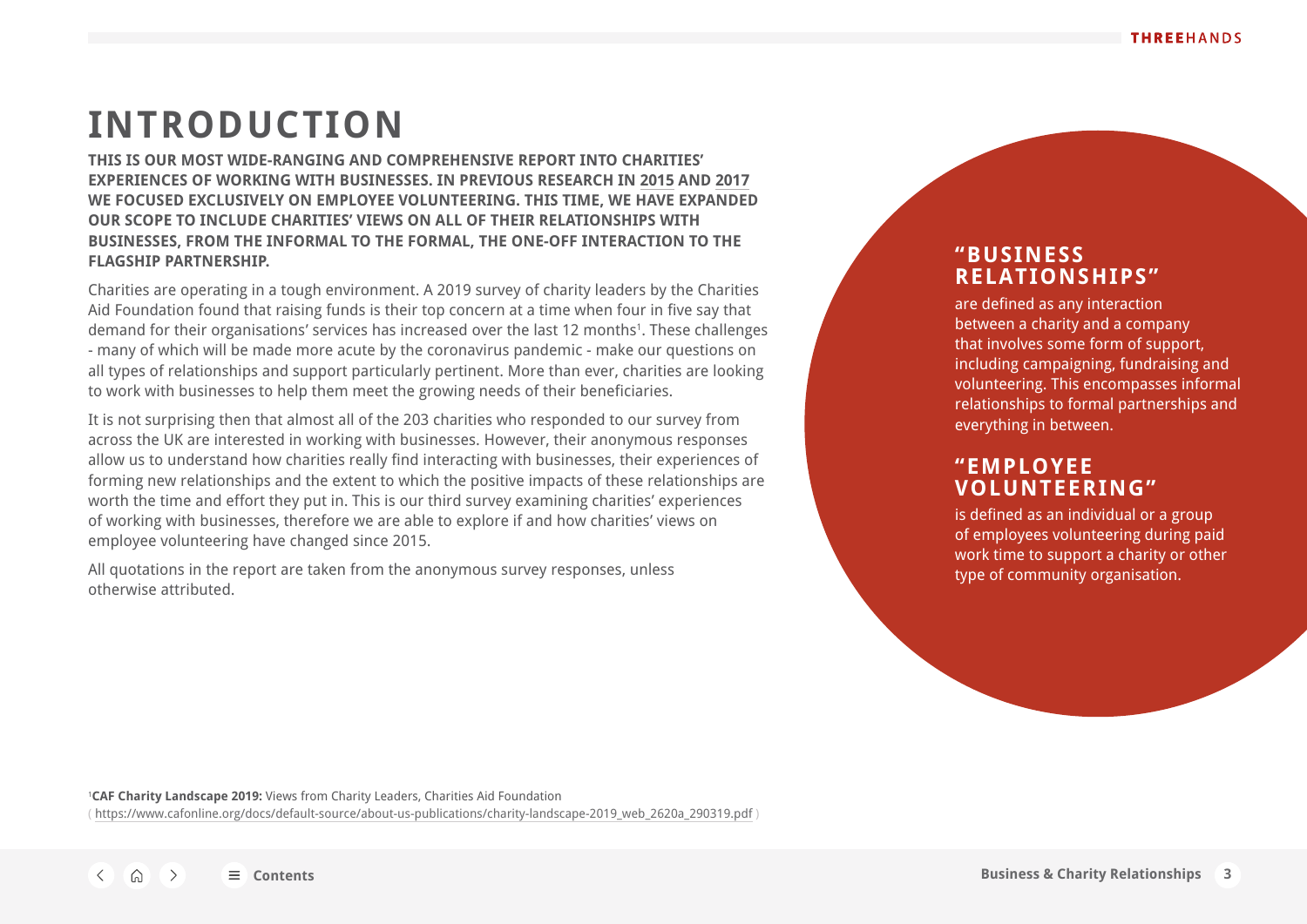# **CONTENTS**

|                                       | <b>HIGHLIGHTS</b>                                                                     | $\overline{2}$ |  |  |  |  |  |
|---------------------------------------|---------------------------------------------------------------------------------------|----------------|--|--|--|--|--|
| <b>INTRODUCTION</b>                   |                                                                                       |                |  |  |  |  |  |
| <b>CONTENTS</b>                       |                                                                                       |                |  |  |  |  |  |
| <b>CONTEXT</b>                        |                                                                                       |                |  |  |  |  |  |
| <b>SURVEY FINDINGS</b>                |                                                                                       |                |  |  |  |  |  |
| I.                                    | WHAT ARE CHARITIES' EXPERIENCES OF DEVELOPING NEW BUSINESS<br><b>RELATIONSHIPS?</b>   | 6              |  |  |  |  |  |
| Н.                                    | WHAT RESOURCES DO CHARITIES HAVE FOR MANAGING RELATIONSHIPS?                          | 7              |  |  |  |  |  |
| TIT.                                  | ARE CHARITIES RECEIVING THE SUPPORT THEY NEED FROM BUSINESSES?                        | 8              |  |  |  |  |  |
| TV.                                   | DO THE BENEFITS OF EMPLOYEE VOLUNTEERS OUTWEIGH THE COSTS OF<br><b>MANAGING THEM?</b> | 10             |  |  |  |  |  |
| V.                                    | <b>SPOTLIGHT ON SMALL CHARITIES</b>                                                   | 11             |  |  |  |  |  |
| VT.                                   | <b>EXPERIENCES WITH LEADERSHIP DEVELOPMENT PROGRAMMES</b>                             | 12             |  |  |  |  |  |
| VII.                                  | <b>CHARITY INSIGHT: AN UNTAPPED OPPORTUNITY</b>                                       | 13             |  |  |  |  |  |
| <b>RECOMMENDATIONS FOR BUSINESSES</b> |                                                                                       |                |  |  |  |  |  |
| <b>CONCLUSION</b>                     |                                                                                       |                |  |  |  |  |  |
| <b>ACKNOWLEDGEMENTS</b>               |                                                                                       |                |  |  |  |  |  |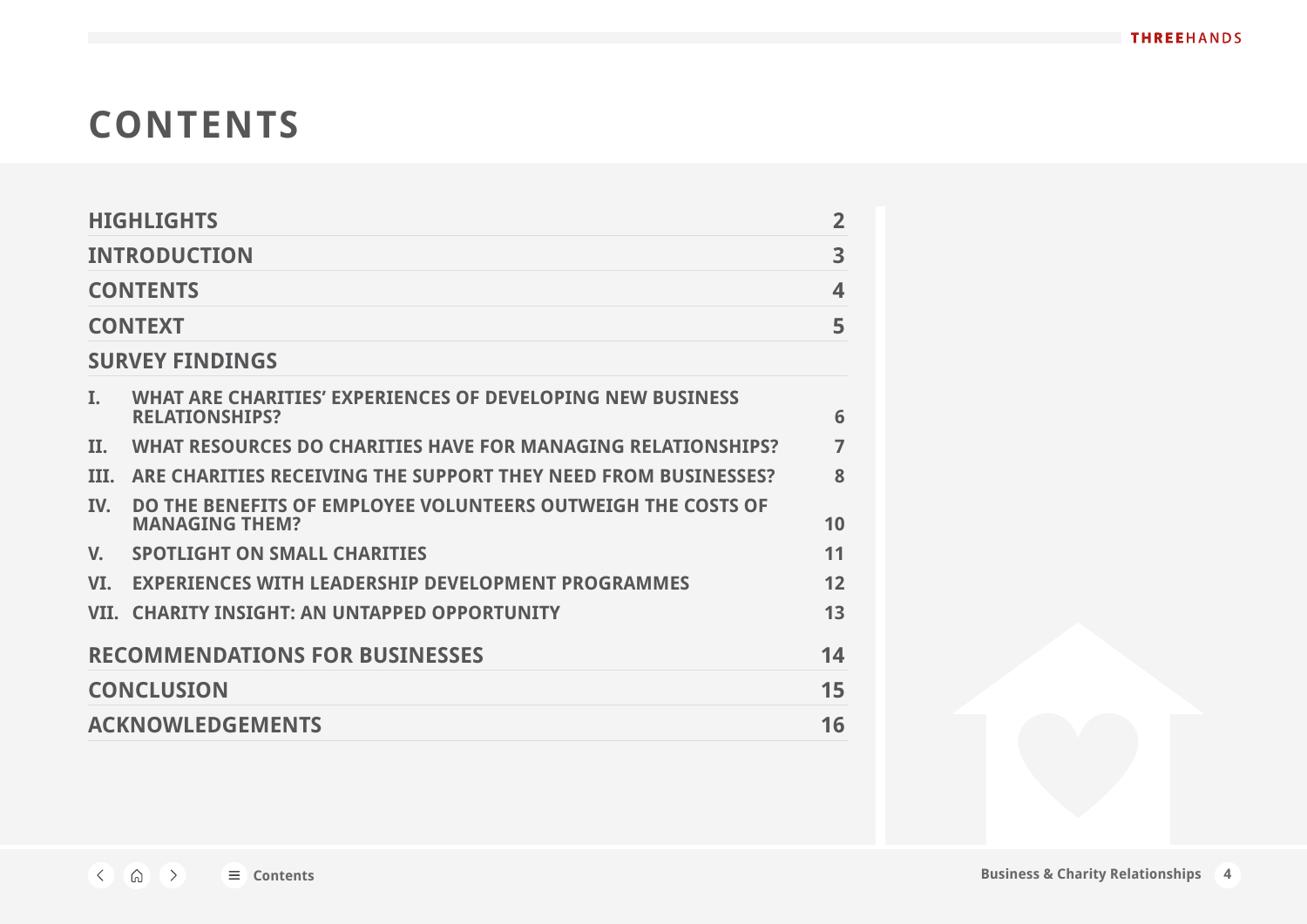# <span id="page-4-0"></span>**CONTEXT**



can better understand how smaller charities' experiences differ.

Average **number of relationships** of any kind in the last year:

1611

Average **number of formal relationships** in the last year:

**7**

HAVE HAD AT LEAST ONE RELATIONSHIP WITH A BUSINESS IN THE PAST YEAR **99%**

We examined the impact of different variables on charities' experiences including region, the type of area they operate in, income and their social focus. There was a marked difference when categorising responses by annual income (see page 11). On the whole, however, we did not find a striking difference between London-based charities and those in the rest of the country, or between urban and rural charities.



#### **… AND THEY FOCUS ON A WIDE RANGE OF ISSUES**

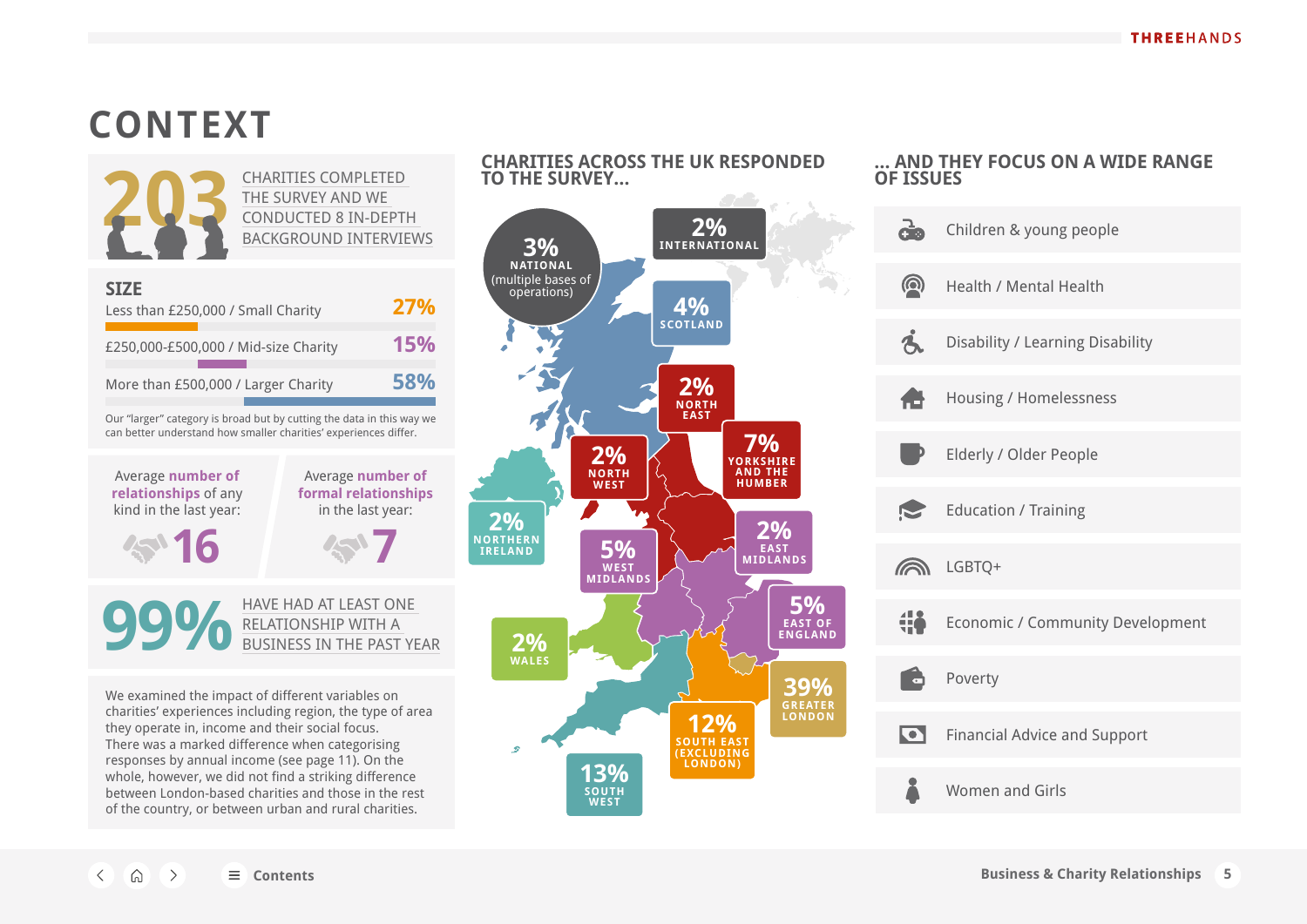## <span id="page-5-0"></span>**I. WHAT ARE CHARITIES' EXPERIENCES OF DEVELOPING NEW BUSINESS RELATIONSHIPS?**

**DEVELOPING NEW BUSINESS RELATIONSHIPS CAN BE A CHALLENGE FOR ANY ORGANISATION, BUT IT CAN BE PARTICULARLY ARDUOUS FOR CHARITIES.**



**PROBLEMS WHEN TRYING TO DEVELOP NEW RELATIONSHIPS:**

> "Long, drawn-out application / selection processes which are poorly thought out and, in the worst instances, have their criteria / process changed at the final stage."

"We spent a long time meeting, sharing intelligence, pitching and providing more information, and the business announced our partnership in a press release but then pulled out with no notice."

of respondents would like more relationships with businesses even though 93% of respondents believe that developing relationships requires significant resources.



of respondents say they have a clear understanding of what businesses can offer their charity, a 20% increase from 2017.

of respondents find it difficult to connect with businesses to build relationships. This rises to 75% for small and medium sized charities. of charities find formal

pitching or tendering processes difficult and time consuming.

### **KEY TAKEAWAYS FOR BUSINESSES:**

- Take time to identify a range of potential partners that align to your strategic aims – look beyond the big, household names.
- Think twice about whether you need a formal pitching or tendering process; would a more informal approach enable you to learn about your potential partners in greater depth?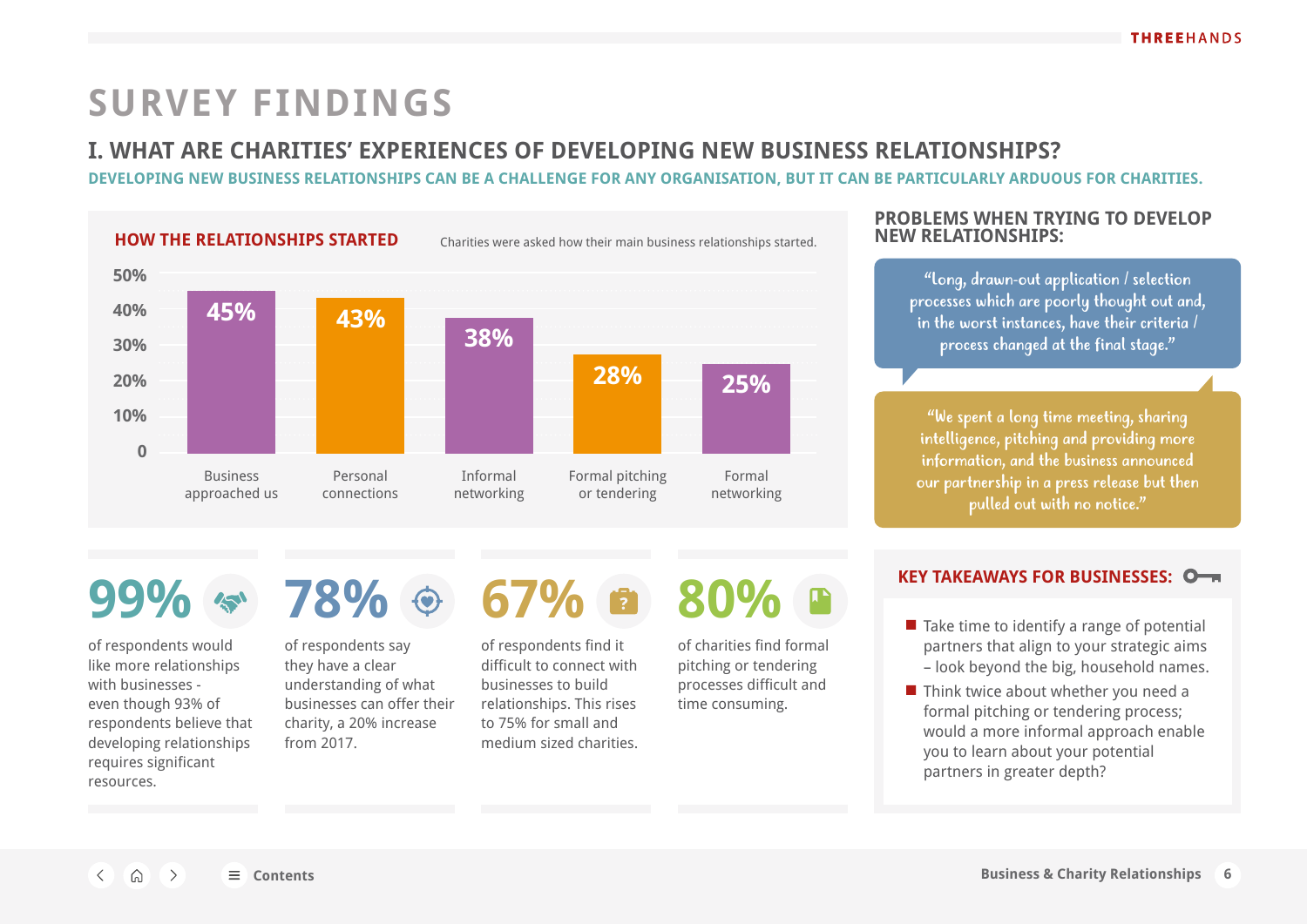### <span id="page-6-0"></span>**II. WHAT RESOURCES DO CHARITIES HAVE FOR MANAGING RELATIONSHIPS?**

**RESOURCE CONSTRAINTS ARE A MAJOR FACTOR IN HOW CHARITIES RESPOND TO BUSINESSES AND POTENTIAL RELATIONSHIPS.** 



### **KEY TAKEAWAY FOR BUSINESSES:**

■ With charities so stretched, relationship / partnership discussions should include explicit focus on where resources to manage the relationship will come from.



of charities believe it takes significant resource to manage ongoing business relationships, yet 79% say

"Businesses recognise the resource challenges smaller charities face - they'd like to engage but are sometimes put off by the risk that doing so might have an impact on the core activities of the charity."

"… We no longer allow teams of corporate volunteers unless they can bring money or materials to deliver the project, not just time. Otherwise it's simply a free team day for the business and a cost to the charity."

### **RESOURCES CAN BE BETTER MANAGED WHEN…**

**"…the company has a system in place to manage corporate volunteering and relationships." "…both sides plan the project in a way that does not negatively impact charity resources." "…we have a clear plan for project delivery and relationship expectations."**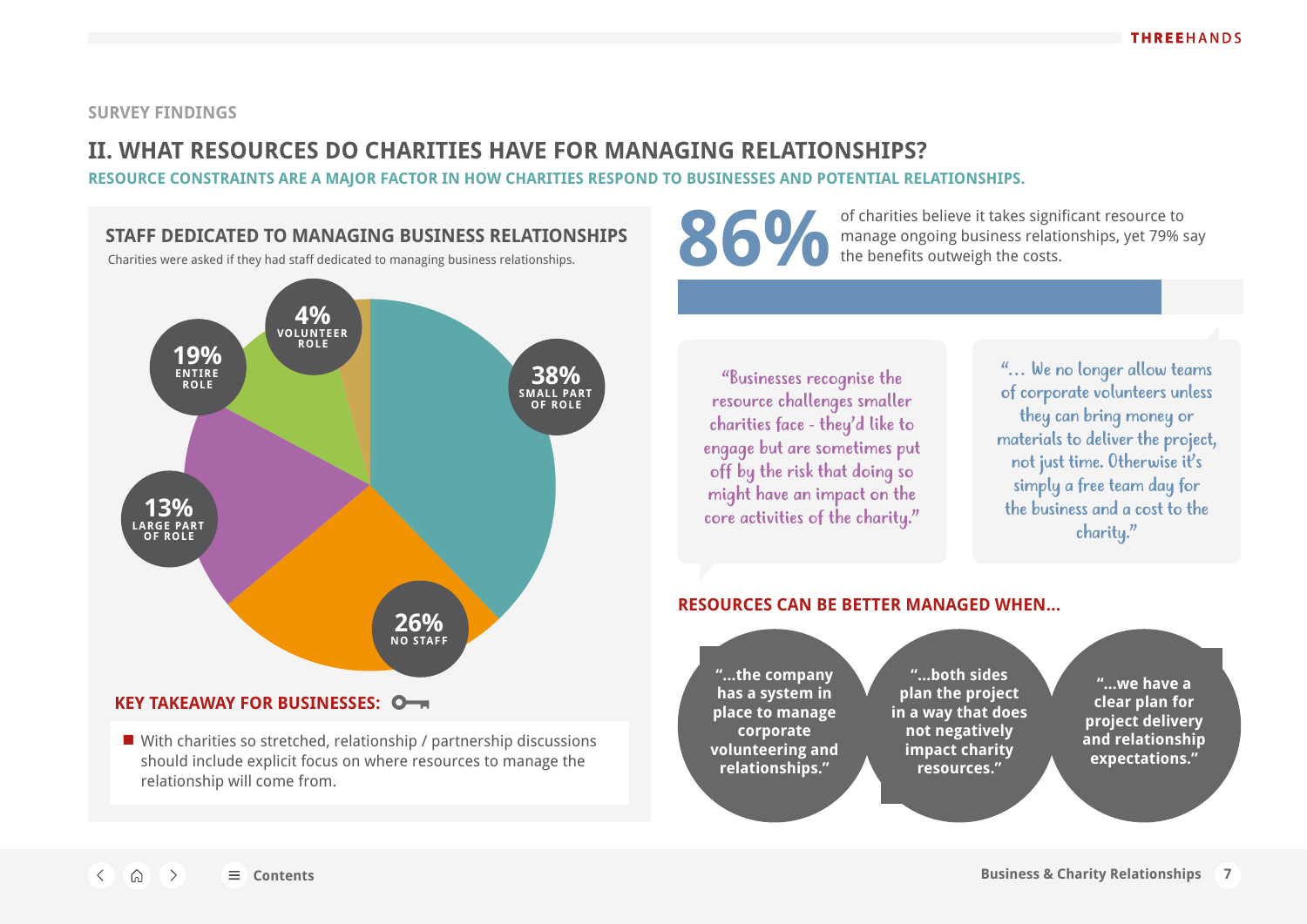**These findings are consistent across charity size and location.**

### <span id="page-7-0"></span>**SURVEY FINDINGS**

## **III. ARE CHARITIES RECEIVING THE SUPPORT THEY NEED FROM BUSINESSES? PART 1**

**THE VAST MAJORITY OF CHARITIES VALUE BUSINESS RELATIONSHIPS BUT SAY COMPANIES COULD DO MORE TO UNDERSTAND THEIR NEEDS. THIS IS PARTICULARLY THE CASE WITH EMPLOYEE VOLUNTEERING, WHERE THE DISCREPANCY BETWEEN WHAT CHARITIES NEED AND WHAT BUSINESSES ARE OFFERING IS INCREASING.** 

While the majority of respondents have a favourable view of their business relationships:

**6/10** charities believe that businesses put their own needs first overall; 7/10 believe that businesses put their own needs first in relation to employee volunteering.

### **CHARITIES' NEEDS FOR EMPLOYEE VOLUNTEERS VERSUS WHAT THEY ARE OFFERED**



- Fundraising, pro bono support and the sharing of business skills remain the top 3 needs as they were in 2017 and 2015.
- 42% of children's charities would like employee volunteers to share business skills, but none in our survey had been offered this type of support.
- Health, homelessness and older people charities are the most likely to need employee volunteers who carry out activities that involve interacting with beneficiaries.
- Offers for unskilled volunteering have increased by 12% since 2015.
- While the overall need for unskilled volunteering is low, children, health and environmental charities are more likely to need unskilled volunteering than any other type of charity.

**Section continues on the next page ...**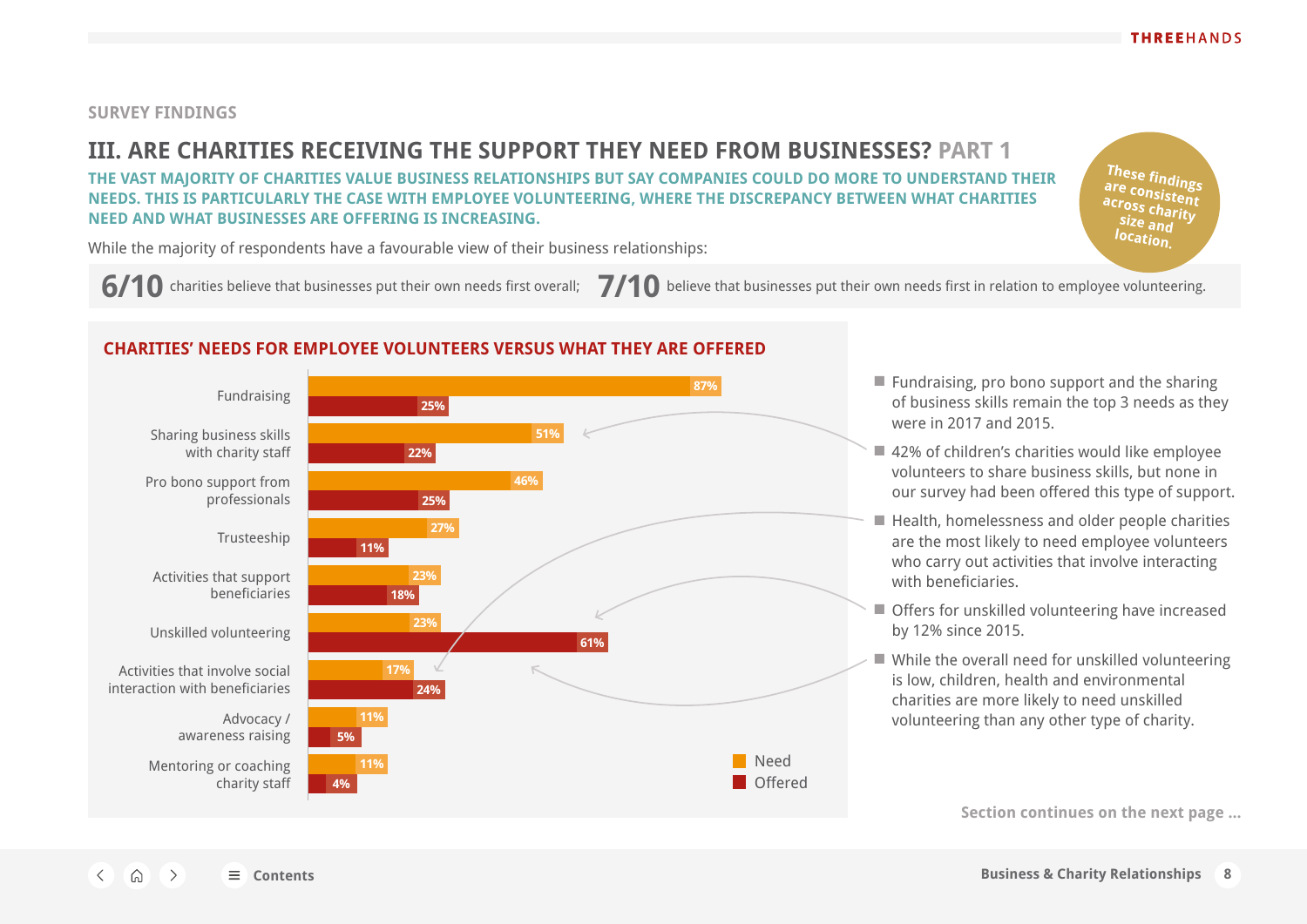### **III. ARE CHARITIES RECEIVING THE SUPPORT THEY NEED FROM BUSINESSES? PART 2**

**"Businesses like the professional skilled volunteering idea once it is presented to them. They tend not to consider it on their own because of a lack of understanding of charity needs and wants."**

 **Joanne, Cheshire West Voluntary Action** 

The proportion of charities saying they need employee volunteers is growing.



But the proportion being offered volunteers has not risen since 2015.

| 2015 |     |
|------|-----|
| 2017 | 75% |
| 2019 | ?%  |

### **KEY TAKEAWAYS FOR BUSINESSES:**

- Start by understanding what the charity needs not what volunteers would like to do.
- Look for ways you can support the charity on a regular and ongoing basis.

#### **MISCOMMUNICATION AND A LACK OF UNDERSTANDING: WAYS TO IMPROVE RELATIONSHIPS:**

"There was a business which wanted access to our members, almost using us as a marketing source, without giving us or our members any real tangible benefits."

"We know we need to be flexible so that we don't 'lose' them but at the same time they are often very demanding and want to support us on their own terms - when it suits them / how it suits them etc., and often at short notice."

"Sometimes they work on outputs rather than outcomes." (e.g. the number of people who completed a programme rather than the tangible benefits).

"Understanding what the business wants to gain and balancing that with outcomes for the charity."

"Understanding… the nature of the charity's work and any restrictions that may exist e.g. around confidentiality."

### "Understanding objectives & building shared goals."

"It works best when individuals in the business understand what your charity does and it connects with their interests and passions."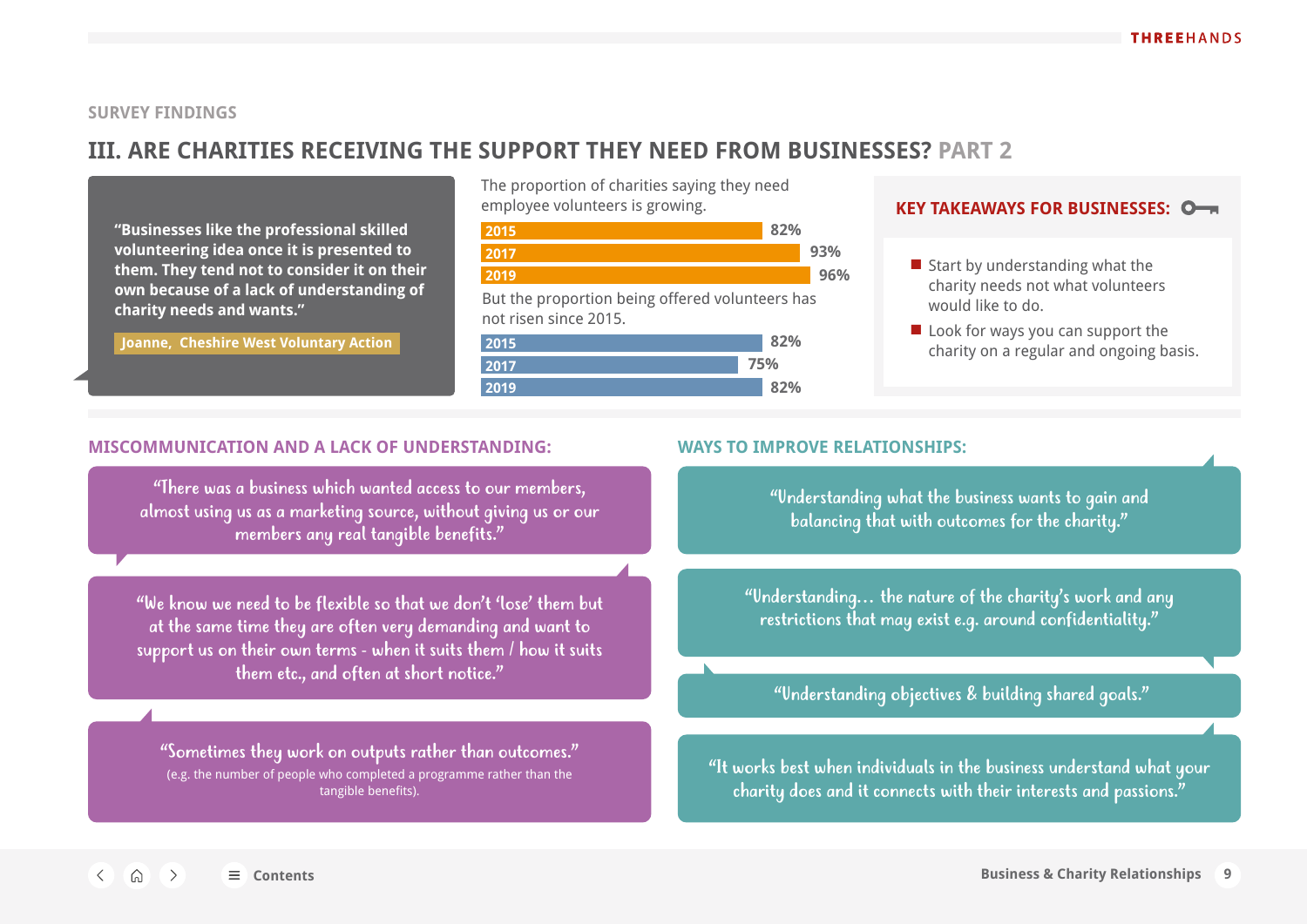## <span id="page-9-0"></span>**IV. DO THE BENEFITS OF EMPLOYEE VOLUNTEERS OUTWEIGH THE COSTS OF MANAGING THEM?**

**THE SUCCESS OF AN EMPLOYEE VOLUNTEERING PROJECT DEPENDS ON HONEST COMMUNICATION AND A WILLINGNESS TO BE FLEXIBLE TO ENSURE THAT IT MEETS THE CHARITY'S NEEDS.** 

The proportion of charities who said it costs more to manage employee volunteers than it is worth has more than doubled.

There has been a large increase in charities who believe that businesses do not have a good understanding of what it takes to manage employee volunteers.

## **2019 16% 2019 76% 2017 7% 2017 41%**

**Only** of respondents believe that businesses take the time to work with them to create volunteering roles that are of genuine benefit to the charity. **36%** of respondents **43%** 

This is higher for education charities at 54% and health / mental health charities at 52%.

|  |  |  |  |  | 2019 222222222 76% |
|--|--|--|--|--|--------------------|
|  |  |  |  |  | 2017 222222222 41% |



of charities say they would refuse employee volunteers; up from 30% in 2017.

Reasons include bad timing, wrong type of support and not having enough staff on hand to manage volunteers.

## **GOOD EXPERIENCES:**

"The volunteering was skills-based staff training that we really needed."

"A group of employee volunteers developed a support plan for a high needs family which allowed them to live with dignity."

"A team cooked a Christmas dinner for 80 and left nothing for us to clean."

### **(2) BAD EXPERIENCES:**

"It can feel like they are volunteering to fulfil CSR requirements. It takes too much time to organise and is intrusive for us and our beneficiaries."

"The normal volunteer problems, not showing up or coming completely unprepared."

"One time volunteers painted each other instead of the walls."

**"Payment for volunteer days is incredibly important for recouping costs, especially when volunteering is more physical rather than business-type skill support."**

 **Alison, Social Farms & Gardens**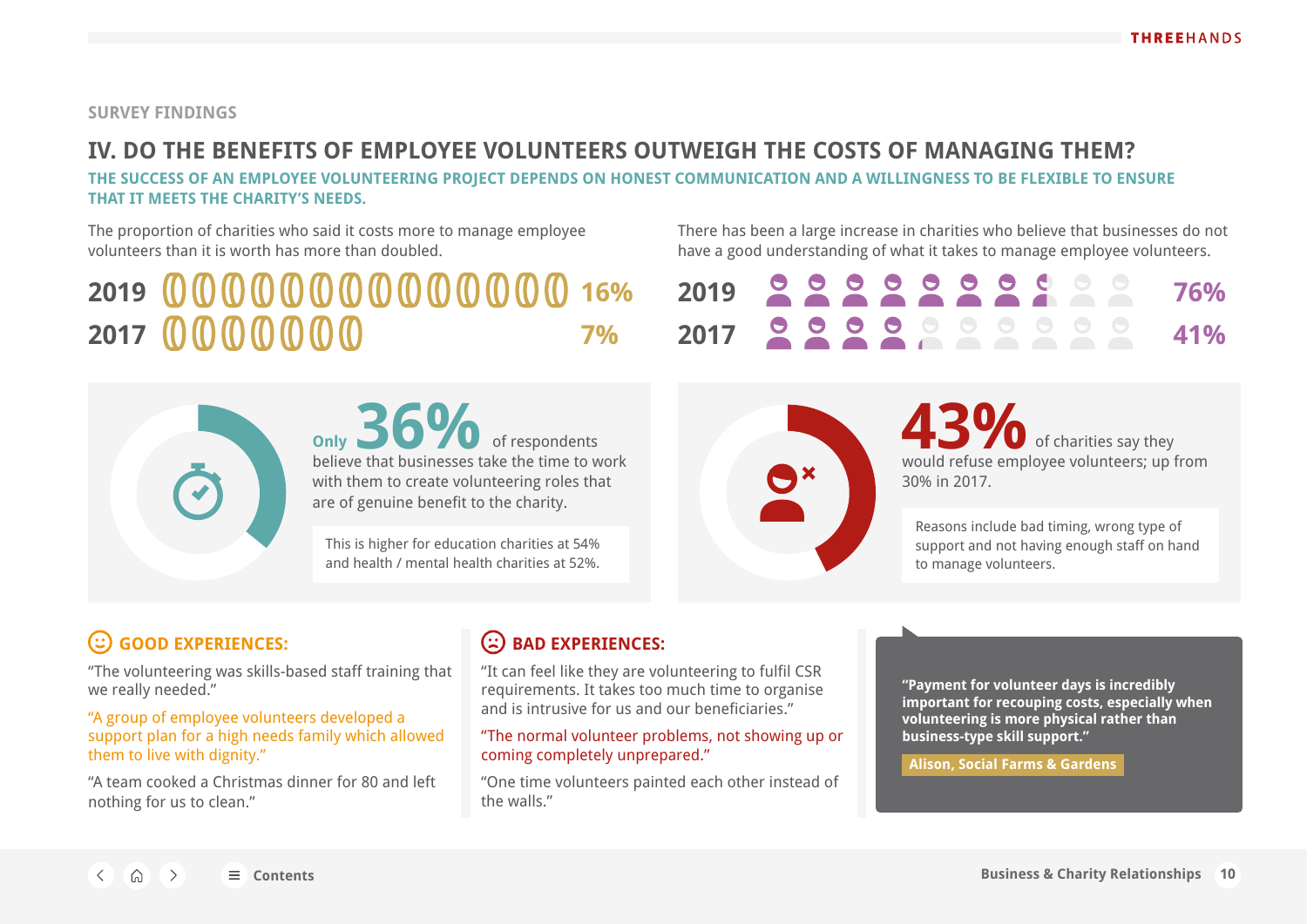### <span id="page-10-0"></span>**V. SPOTLIGHT ON SMALL CHARITIES**

#### **SMALLER CHARITIES TEND TO BE OVERLOOKED BY BUSINESSES DESPITE THEIR PRESSING NEEDS.**

The entire charity sector is facing a difficult time but smaller charities are confronting a particularly fraught situation with the latest research suggesting that a fifth are struggling to survive<sup>2</sup>.





**3x 3x** While **98% of small charities would like more relationships** with businesses, they are three times more likely than larger charities to have had no interaction with a company in the last year.



Small charities are also **three times less likely to have a formalised relationship** compared to larger charities. This is likely due to larger charities having more resources to manage the process of building a formal relationship.

One small charity's experience of seeking out new relationships…

"Just the usual experience of being dismissed by most of the local contacts with 'that's handled centrally', we already support 'x' Big Name charity, we don't have any plans to work with local charities etc..."

2 **CAF Charity Landscape 2019:** Views from Charity Leaders, Charities Aid Foundation ( https://www.cafonline.org/docs/default-source/about-us-publications/charity-landscape-2019\_web\_2620a\_290319.pdf )

### . **WHY CONSIDER WORKING WITH SMALL CHARITIES?**

- They are in great need of support and provide many opportunities for you to work with beneficiaries.
- You will be able to see your positive impact more directly in a small organisation.
- You will become more connected to local issues in the communities where you work.

### **KEY TAKEAWAYS FOR BUSINESSES:**

- Small charities' limited resources can impact their capacity to receive support. Take time to really understand what they need and then tailor your offer.
- If you have a large number of employees who want to volunteer at once, consider ongoing opportunities over a longer period of time and/or work with a number of small charities.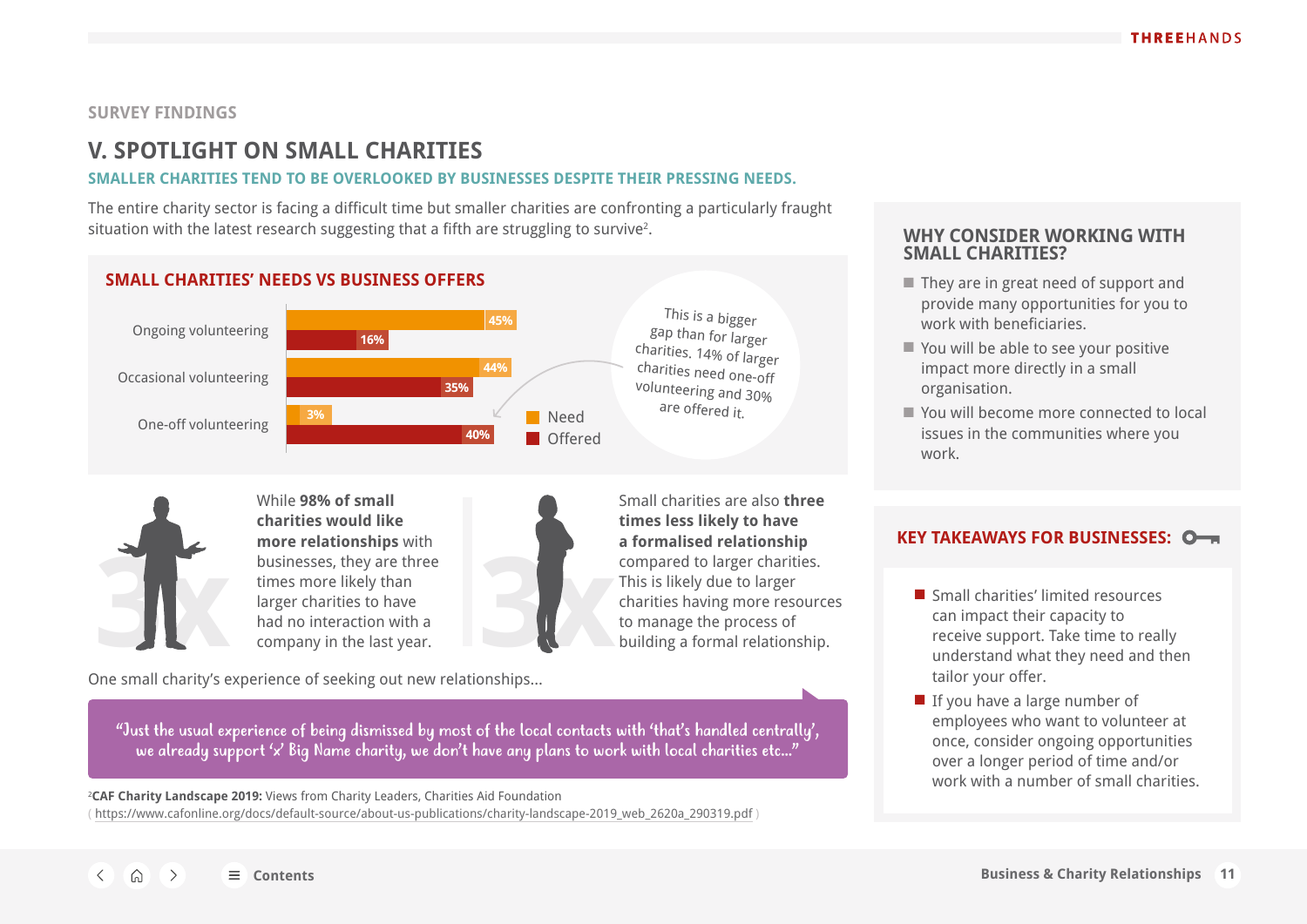## <span id="page-11-0"></span>**VI. EXPERIENCES WITH LEADERSHIP DEVELOPMENT PROGRAMMES**

**AN ALTERNATIVE WAY FOR CHARITIES TO ACCESS SKILLED SUPPORT FROM COMPANIES IS THROUGH BUSINESSES' LEADERSHIP AND TALENT PROGRAMMES, WHEREBY PARTICIPANTS ARE GIVEN PROJECTS WITH CHARITIES AND/OR THEIR BENEFICIARIES AS A PART OF THEIR DEVELOPMENT EXPERIENCE. THESE PROJECTS ARE OFTEN FACILITATED, WHICH HELPS TO MAXIMISE THE BENEFITS FOR BOTH PARTICIPANTS AND CHARITIES.**

For the first time we asked charities if they had been involved in these programmes and how their experiences differed from typical employee volunteering.

**31%**

of respondents have worked with participants from leadership and talent development programmes.

**71%**

of these agree that support from these participants is more valuable than typical volunteering projects.

**82%**

of these believe that participants take more time to understand their charity's needs than typical volunteers.

# **88%**

of charities that have not worked with leadership development participants think that this type of support could be useful.

#### **Three ways that developing leaders through charity projects is valuable to businesses**

- 1. The projects are real and matter to the community, which makes for a **powerful learning experience**.
- 2. It's an opportunity to **develop and embed key skills** in a different, challenging environment.
- 3. Participants **gain insight into societal issues** that affect the business and its customers.

### **CASE STUDY:**

Paul Dobson from Swindon STEP, a charity that supports vulnerable children and young people, saw a marked difference between talent development participants and employee volunteers. He found that the participants took more time to understand STEP and their ethos than standard employee volunteers. They wanted to understand the best way to support STEP given their skills and experience and because of this, it felt like a true partnership.

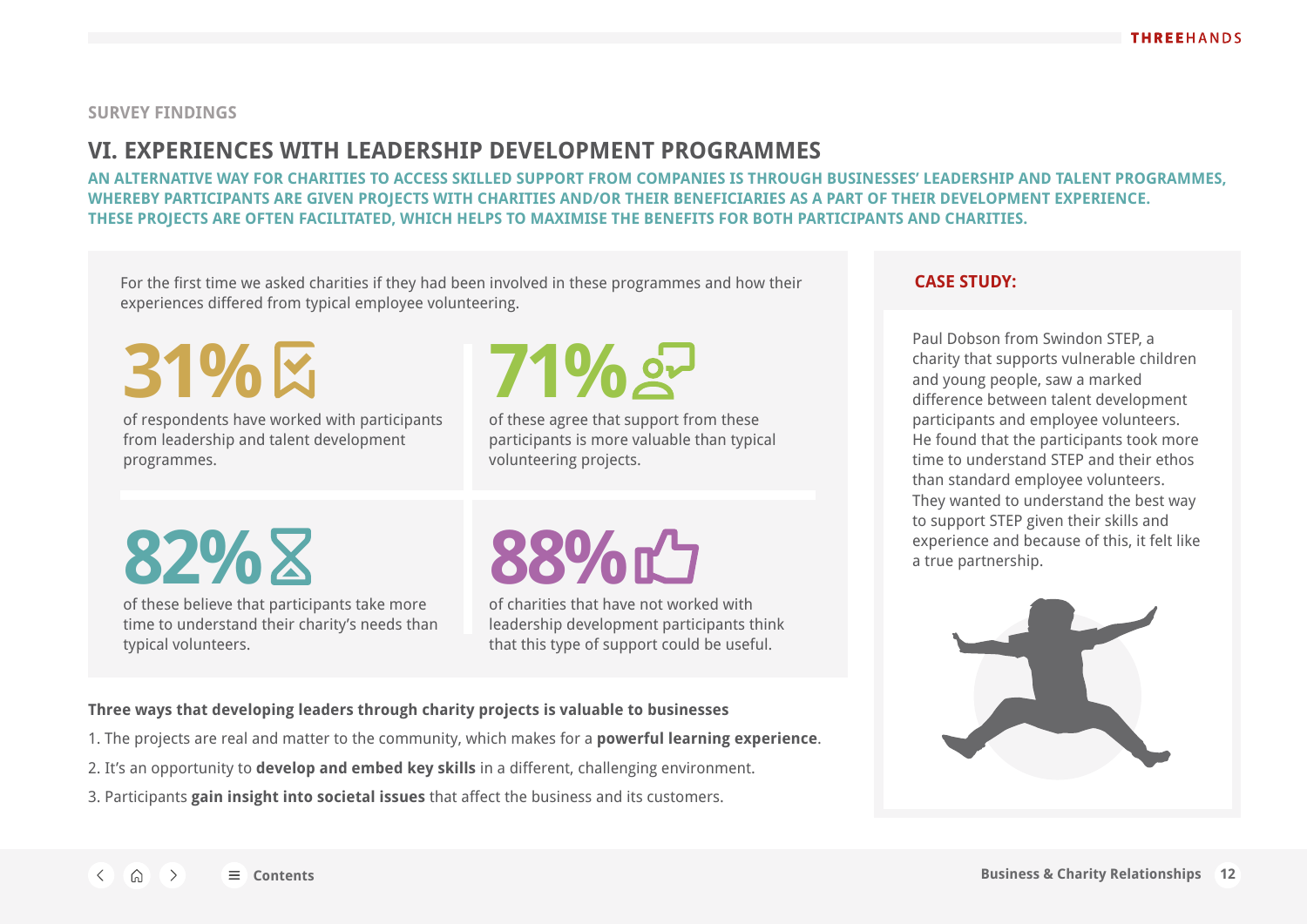### <span id="page-12-0"></span>**VII. CHARITY INSIGHT: AN UNTAPPED OPPORTUNITY**

**CHARITIES AND THEIR BENEFICIARIES HAVE CONSIDERABLE INSIGHT ON SOCIAL AND ENVIRONMENTAL ISSUES THAT CAN HELP BUSINESSES TO DEVELOP BETTER PRODUCTS, SERVICES AND CUSTOMER EXPERIENCES. HOWEVER, THIS EXPERTISE TENDS TO BE OVERLOOKED BY BUSINESSES.** 



**86%** of respondents believe that their **charity has valuable insight** that could help businesses better understand their customers.



**82%** of respondents believe that businesses could use their charities' insights to **develop better products and services**.



**55%** of charities who have insight to share are **given the chance to share it**. Those in Greater London make up half of these.

### **DIFFERENT WAYS RESPONDENTS HAVE HELPED TO DEVELOP PRODUCTS AND SERVICES:**



**Businesses should expect charities to charge for this valuable insight and encourage them to do so.**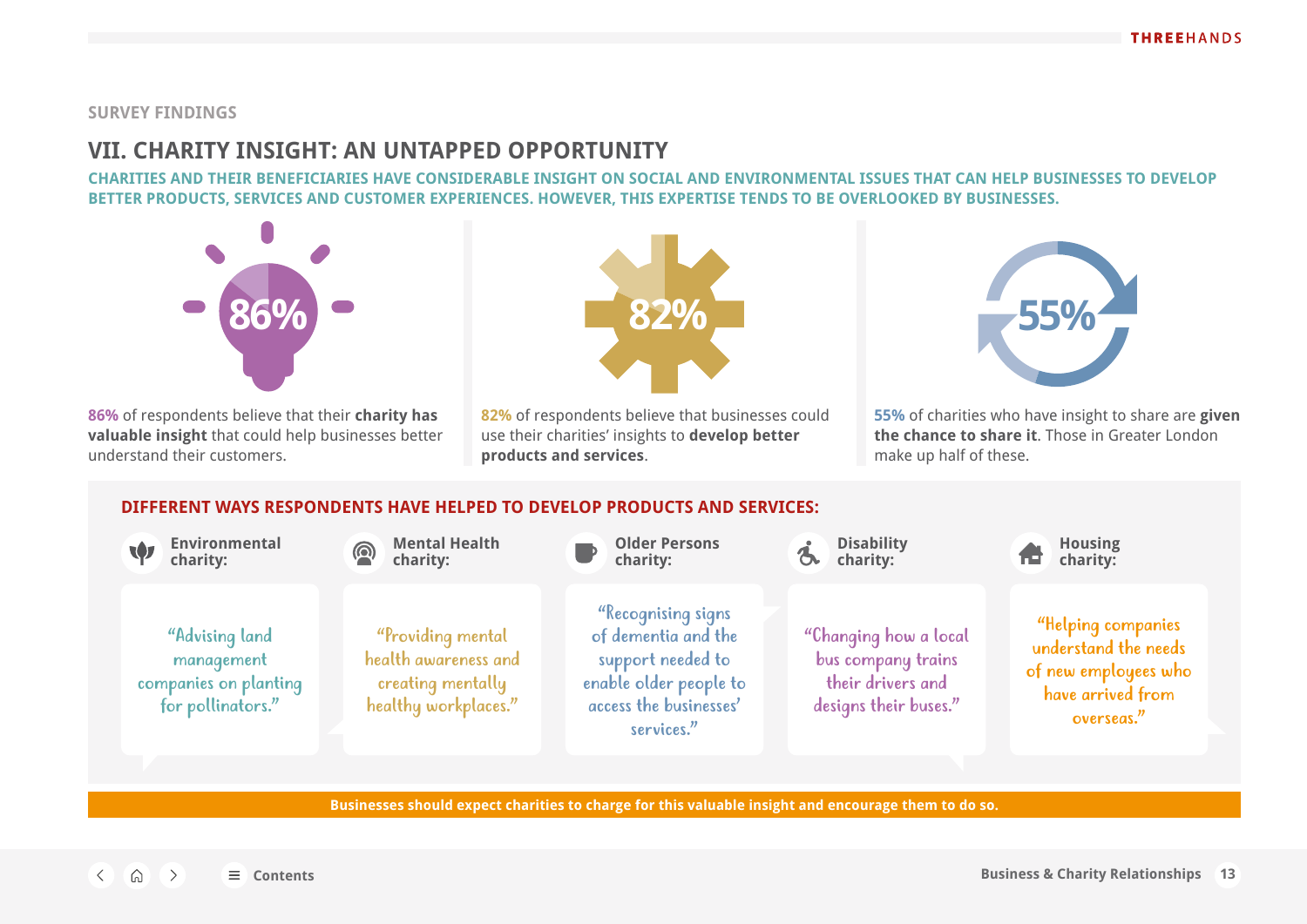## <span id="page-13-0"></span>**RECOMMENDATIONS FOR BUSINESSES**

### **FOCUS ON BUILDING RELATIONSHIPS RATHER THAN RUNNING LENGTHY APPLICATION PROCESSES.**

This makes life easier for resource-stretched charities and can be a good way to become more knowledgeable about key social issues and to discover where your company can make the most impact. FOCUS ON BUILDING RELATIONSHIPS RATHER THAN<br>
RUNNING LENGTHY APPLICATION PROCESSES.<br>
Their size means that impact is more visible and they are<br>
iniquely positioned to help businesses delve deeply into<br>
about key social iss

### **DON'T OVERLOOK SMALL CHARITIES.**

Their size means that impact is more visible and they are uniquely positioned to help businesses delve deeply into

### **BE DRIVEN BY THE NEEDS OF CHARITIES AND THEIR BENEFICIARIES.**

To ensure that the benefits of relationships outweigh the costs, understand what support the charity really needs and then consider where the sweet spots are in terms of what the business can offer. **BE DRIVEN BY THE NEEDS OF CHARITIES AND<br>
THEIR BENEFICIARIES.**<br>
To ensure that the benefits of relationships outweigh the<br>
costs, understand what support the charity really needs<br>
and then consider where the sweet spots a

#### **THINK STRATEGICALLY AND BE BOLD.**

What are all of the ways you can meet your business' core objectives through the relationship? E.g. can it improve your products and services, or help develop your future leaders?

3

### **UNDERSTAND THE RESOURCE CONSTRAINTS CHARITIES FACE.**

Resourcing the partnership effectively is the responsibility of both parties – define roles and responsibilities at the outset by being clear about what resources each activity will require and what each side can offer.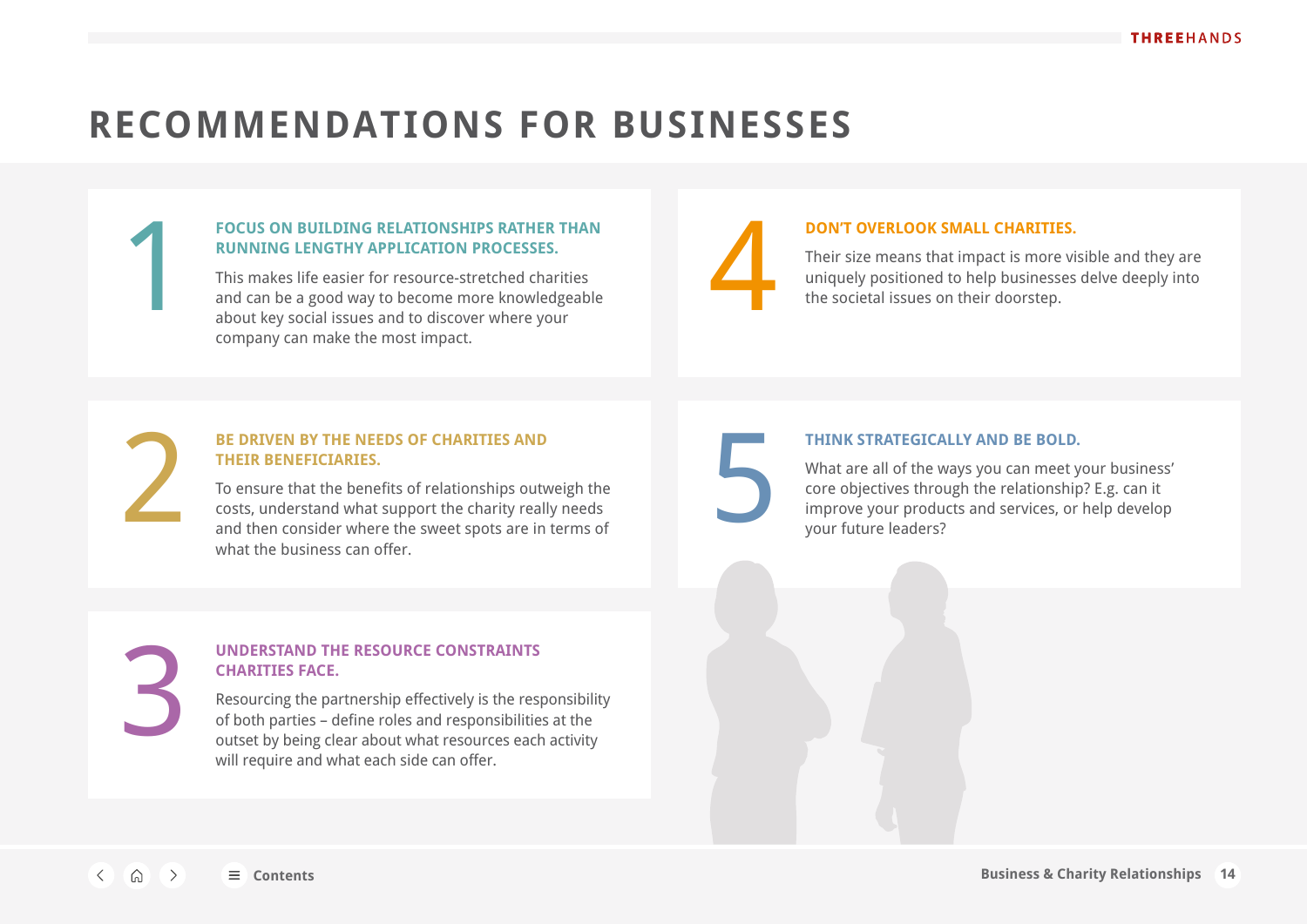## <span id="page-14-0"></span>**CONCLUSION**

### **SINCE OUR LAST REPORT IN 2017, WE'VE HEARD A LOT ABOUT BUSINESSES TAKING A MORE STRATEGIC APPROACH TO THEIR CHARITY RELATIONSHIPS AND MOVING AWAY FROM AD HOC VOLUNTEERING ACTIVITIES.**

While this is a good sign, our research shows that businesses are still not always offering the skilled, ongoing support that charities most need. In fact, in many areas, this gap has widened since 2017. Relationships are proving particularly tricky for smaller charities which tend to be overlooked for these new strategic partnerships and have more limited resources to bid for and manage them.

As we all pull together to tackle coronavirus, it's more crucial than ever for businesses to approach relationships with an open mind and a willingness to understand what support their partners really need. It is time to make sure that discussing how the partnership will be resourced (and not assuming the charity can / will do this) happens at the outset of new relationships. And it is clear that formal bidding processes use up significant charity resources; are they really the most effective way to create successful long-term relationships?

This is a great time to think strategically about the multitude of ways your company can interact with charities. Don't be shy about seeking mutual benefit. How can a charity help you to better understand your employees and customers? How can they play a part in developing the purposeful leaders needed for a business to thrive in the 21st century? How can you help a charity serve the growing needs of their beneficiaries without requiring more money? These questions can be the starting point to help your company develop deeper and longerterm relationships with charities.

As charities' appetite to work with businesses continues to grow, there is a responsibility on all sides to approach these relationships in a way that maximises the benefits for all – the charity, business and wider society.

**AS WE ALL PULL TOGETHER TO TACKLE CORONAVIRUS, IT'S MORE CRUCIAL TH EVER FOR BUSINESSES TO APPROACH RELATIONSHIPS AN OPEN AND A WILLINGNESS TUNDERSTAND SUPPORT THEIR REALLY NEED.**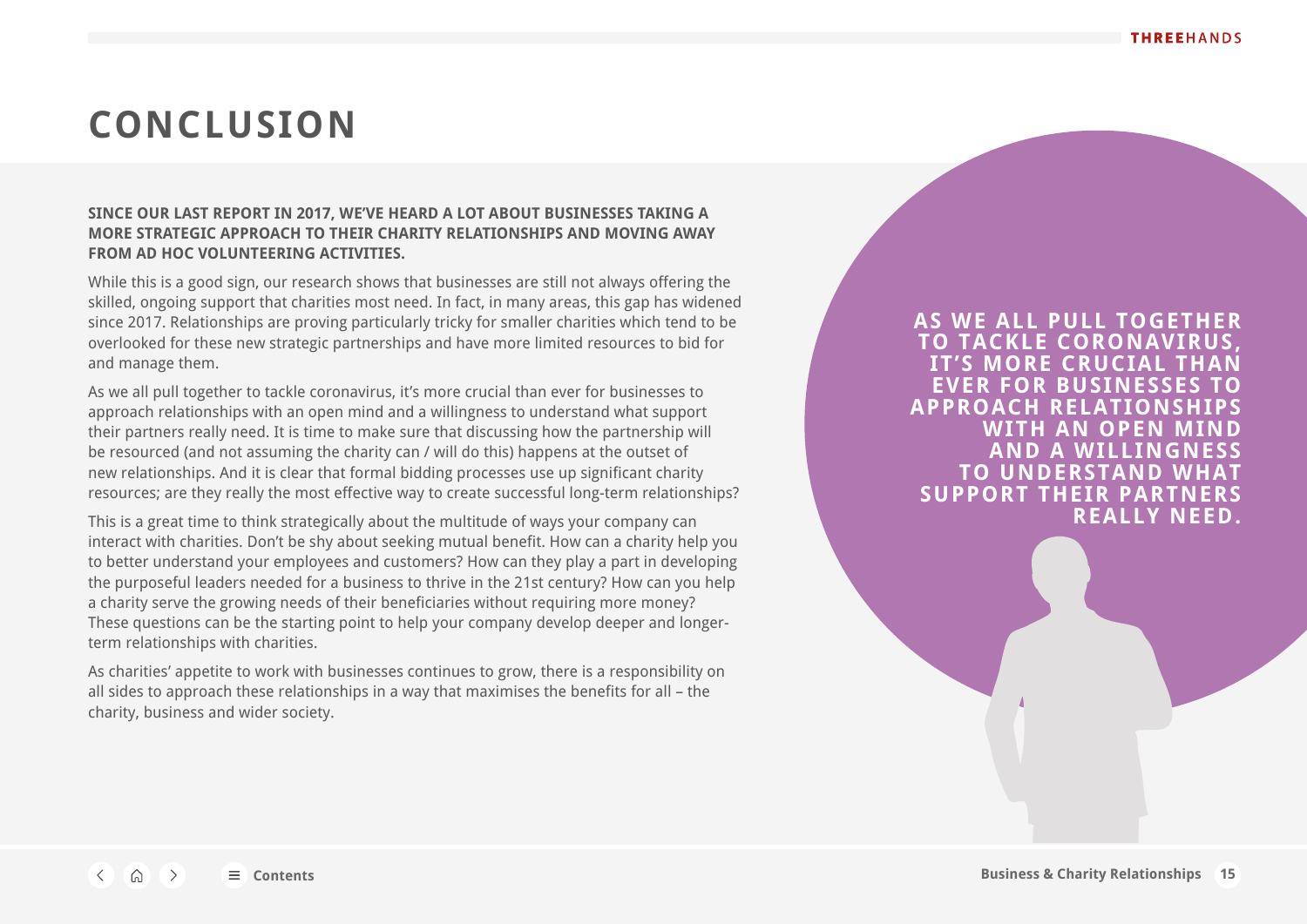## <span id="page-15-0"></span>**ACKNOWLEDGEMENTS**

**Thank you to the 203 charities who took the time to complete our survey, and to the following people who participated in background interviews:**

**Alison Sheffield**, Social Farms & Gardens **Douglas Palarm**, The Conservation Volunteers **Jennifer Bishop**, VSO International **Joanne Walton**, Cheshire West Voluntary Action **Paul Dobson**, Swindon STEP **Sarah Wren**, Hertfordshire Independent Living Service **Victoria Costello**, Speakers Trust **Trevor Atkinson**, Durham Action on Single Housing



Special thanks to Kaylee Brink, who joined Three Hands for three months to lead the production of this report, and to Annie Johnson, Michael Hilton and James Keen in the Three Hands team for all their hard work to make it happen.